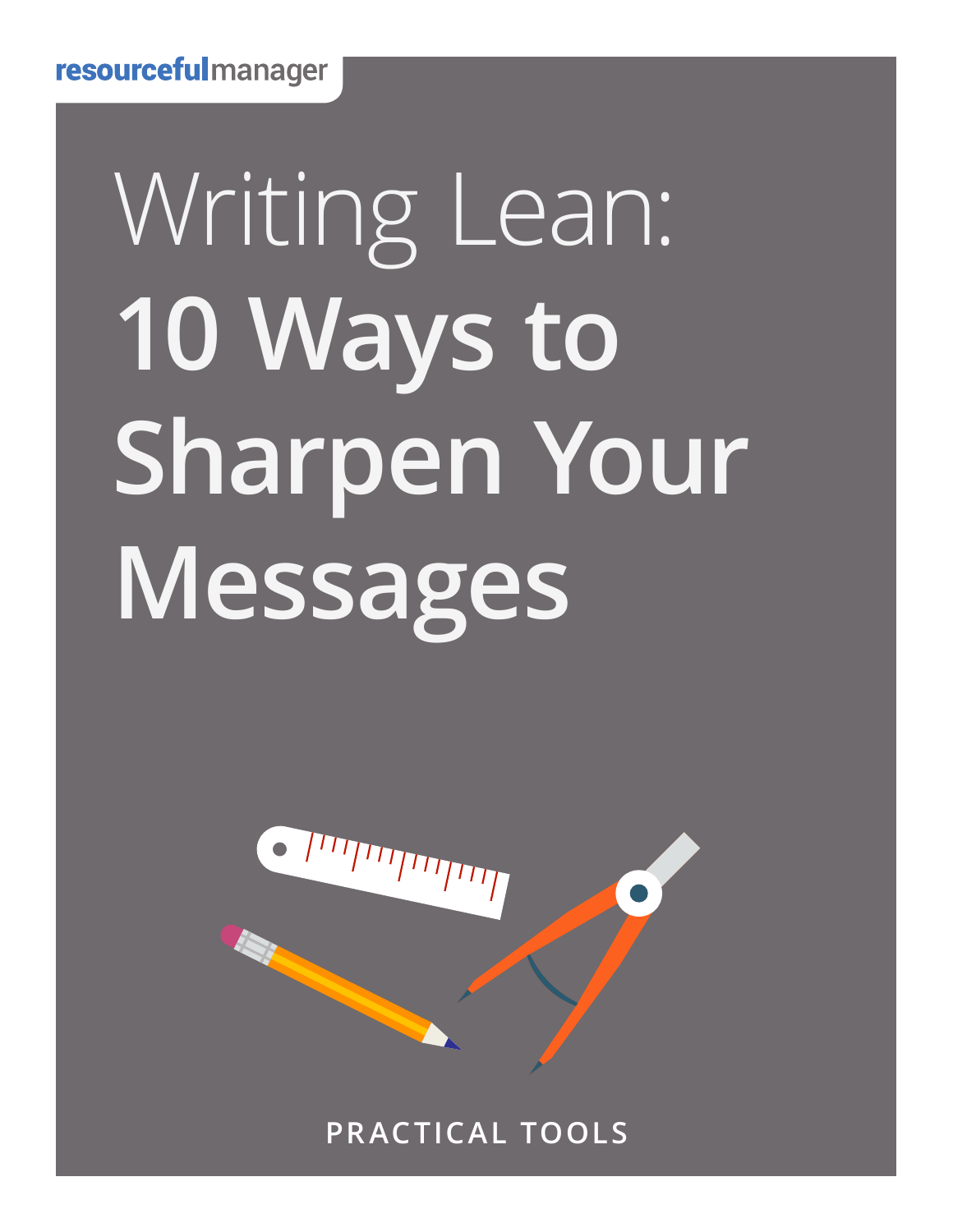## Writing Lean: **10 Ways to Sharpen Your Messages**

**/ / / / / / / / / / / / / / / / / / / / / / / / / / / / / / / / / / / / / / / / / / / / / / / / / / / / / / / / / / / / / / / / / / / / / / / / / / / / / / / /** 

If you've ever had the awful experience of writing the perfect memo or report only to have your computer malfunction (and you forgot to save!), you know the feeling of Having to Start Over.

You frantically remember what you said in the first draft and manage to get it all down. Surprisingly, though, your rewrite sounds better than your first draft.

Why?

Odds are because in the second go-round you likely left a lot out. You said what you needed to say, but this time more concisely. The result: A better written and effective memo or report.

## 10 tips to help you get straight to the point

#### 1. Choose strong verbs

The less wishy-washy you are, the more succinct you'll be. Take advantage of strong verbs when you can. This doesn't mean \$100 words, just ones that convey strength, force and emphasis.

One way to recognize a strong verb is to make it stand alone. Leave out any forms of "to be" or weaker verbs such as am, is, was, were, has, had and others.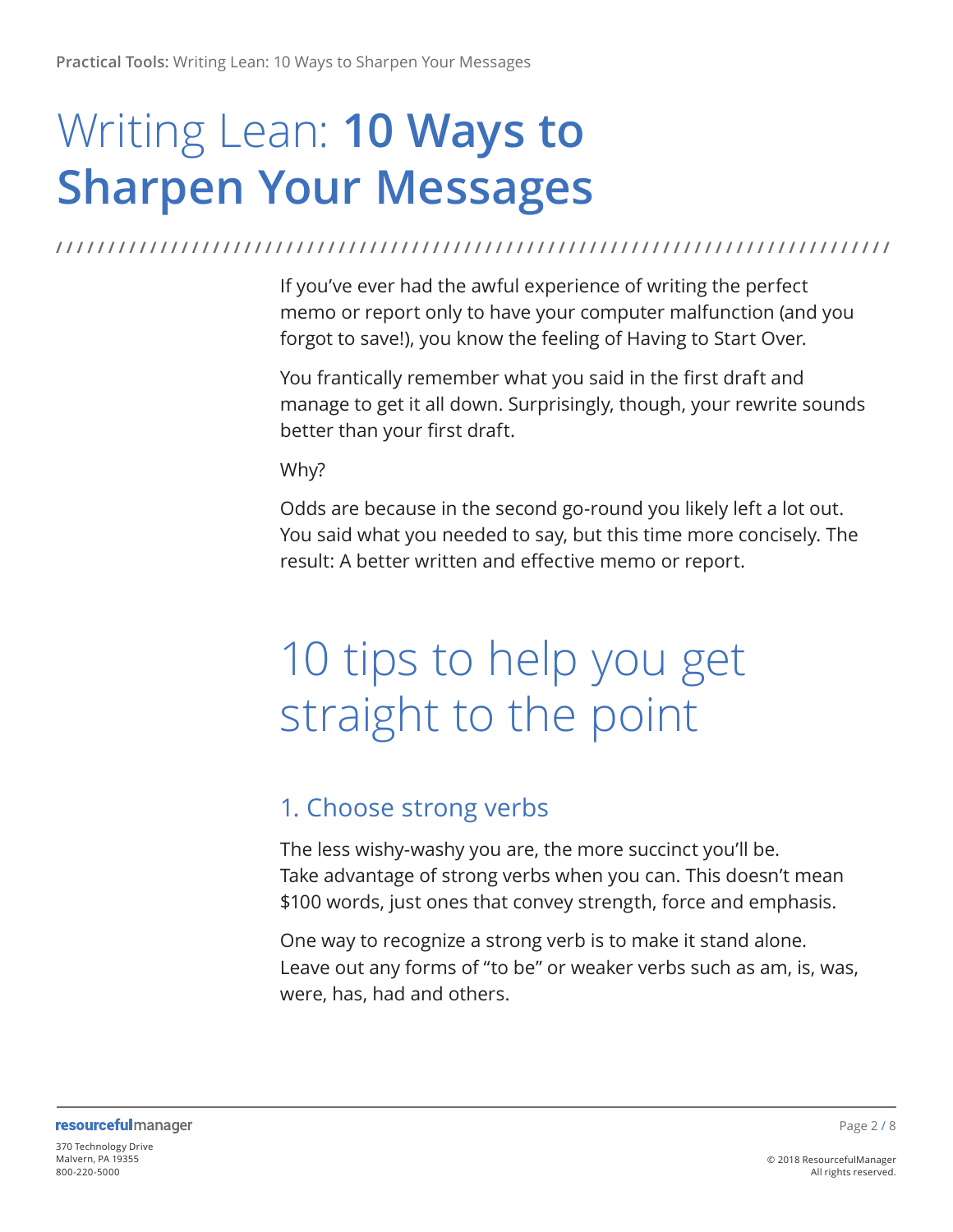#### For example:

- Weak: *Theresa Miller is the chairman of our committee.*
- Strong: *Theresa Miller chairs our committee.*
- Weak: *The company had fallen on hard times.*
- Strong: *The company fell on hard times.*

Avoid "small" verbs that lack emphasis or force, such as make, go, get, come.

#### 2. Eliminate who, which and that

They're short words, but they take up a lot of space. Most of the time, you're able to remove them without changing the meaning of your sentence. Leaving them out makes your message clearer.

For example:

- Instead of: *Michael Bartholomew, who is our new CEO, will address our stakeholder meeting next week.*
- Write: *Michael Bartholomew, our new CEO, will address our stakeholder meeting next week.*
- Even better: *New CEO Michael Bartholomew will address our stakeholder meeting next week.*

#### 3. Keep your voice active

Active voice not only helps keep your writing lean. It also makes you sound more decisive as a manager. Passive voice takes the direction out of your message and makes it sound less motivating or important.

Using passive voice occasionally is fine, but it should be kept to a minimum.

800-220-5000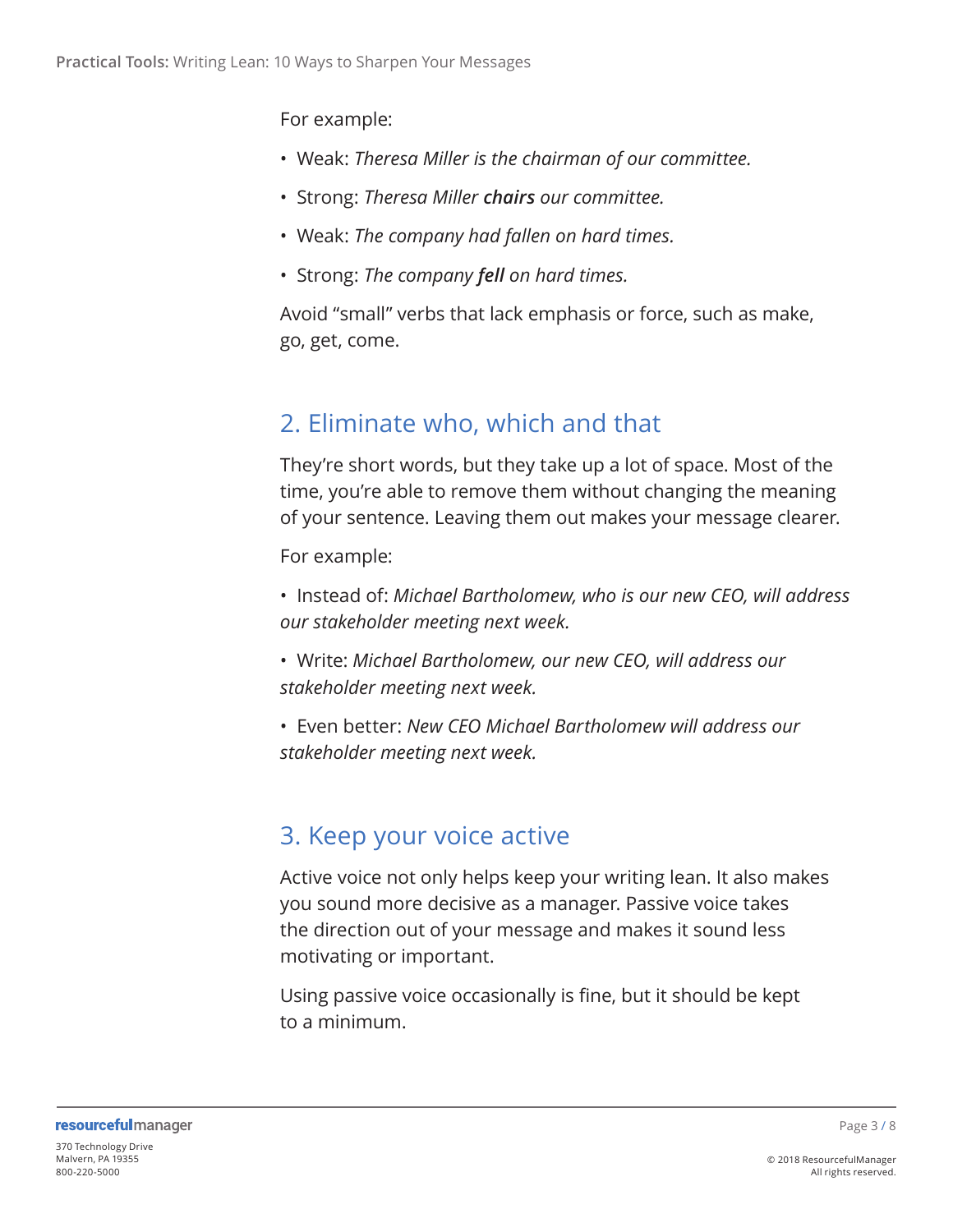For active voice, make sure the **subject** (the thing doing the action) of the sentence is placed before the **verb** (action) of the sentence.

For example:

• Passive: *The division was told by the operations manager to change its production system.*

Active: *The operations manager told the division to change its production system.*

• Passive: *A survey of our clients' most frequent requests was taken by our marketing staff.*

Active: *Our marketing staff took a survey of our clients' most frequent requests.*

#### 4. Steer clear of wordy phrases

We use them because we think they make us sound smarter. But they just make our writing sound like legalese.

Most of them, when read aloud, sound wordy enough that we can instantly think of ways to say the same thing in a more pointed way.

A few of the biggest culprits are:

• Instead of: *Take under advisement*

Use: *Consider*

• Instead of: *We've made an agreement*

Use: *We decided*

• Instead of: T*he question as to whether or not*

Use: *Whether*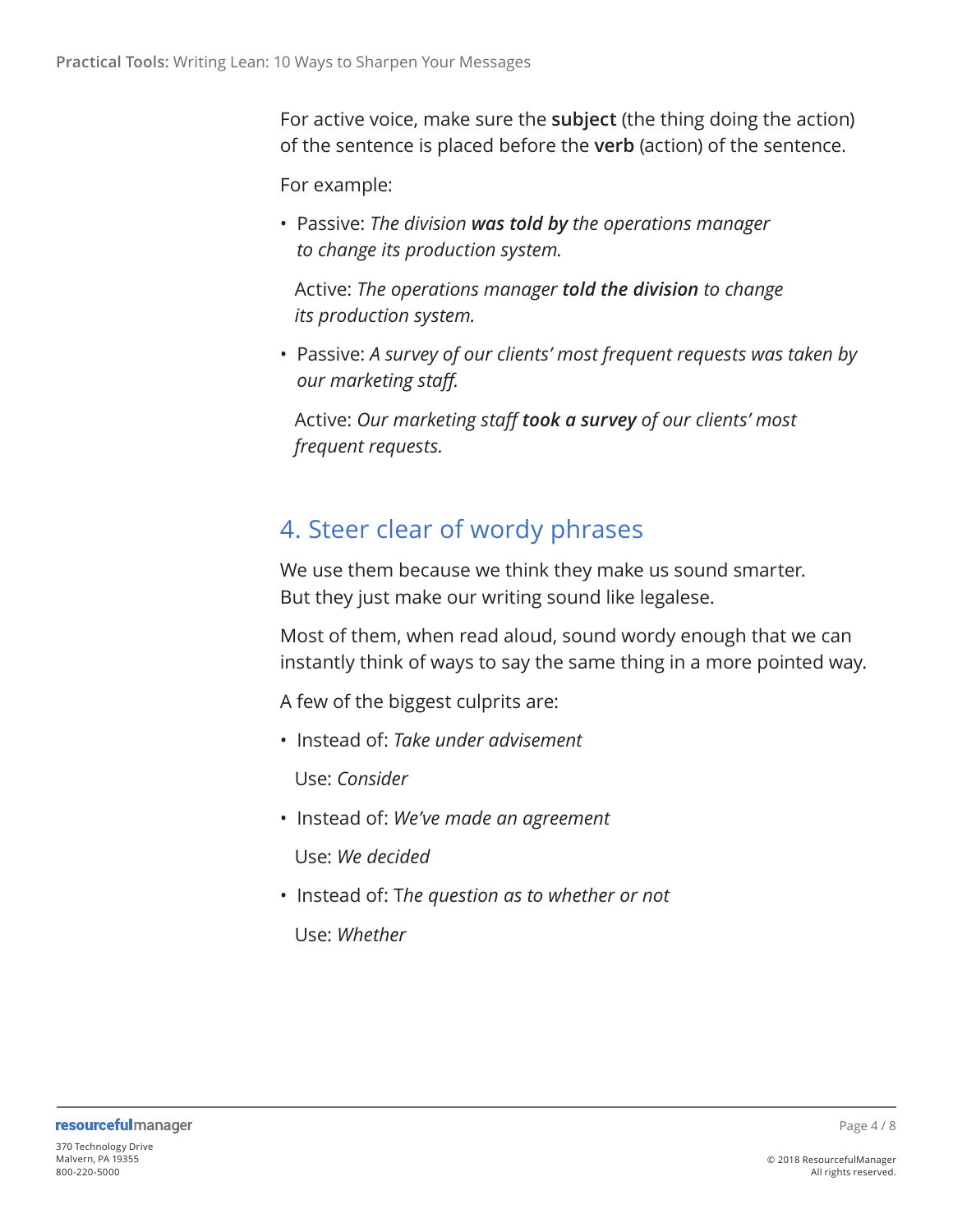- Instead of: *To summarize the above* Use: *In summary*
- nstead of: *Under no circumstances* Use: *Never*
- Instead of: *We think it is/deem it advisable* Use: *We suggest*
- Instead of: *With a view to*

Use: *To*

• Instead of: *With regard to*

Use: *About or Regarding*

- Instead of: *With this in mind* Use: *Therefore*
- Instead of: A*ttached you will find*

Use: *Here is*

• Instead of: I*n lieu of*

Use: *Instead or Rather than*

#### 5. Choose shorter words

Now that you chopped the wordy phrases consider which words you use to explain or describe something and see if a shorter word would work just as well.

Shorter words help you stick to the point. This increases the chance your reader won't stop reading halfway in, and they'll understand your message to take any necessary action. A cursory glance at each paragraph can help you see where to shorten words.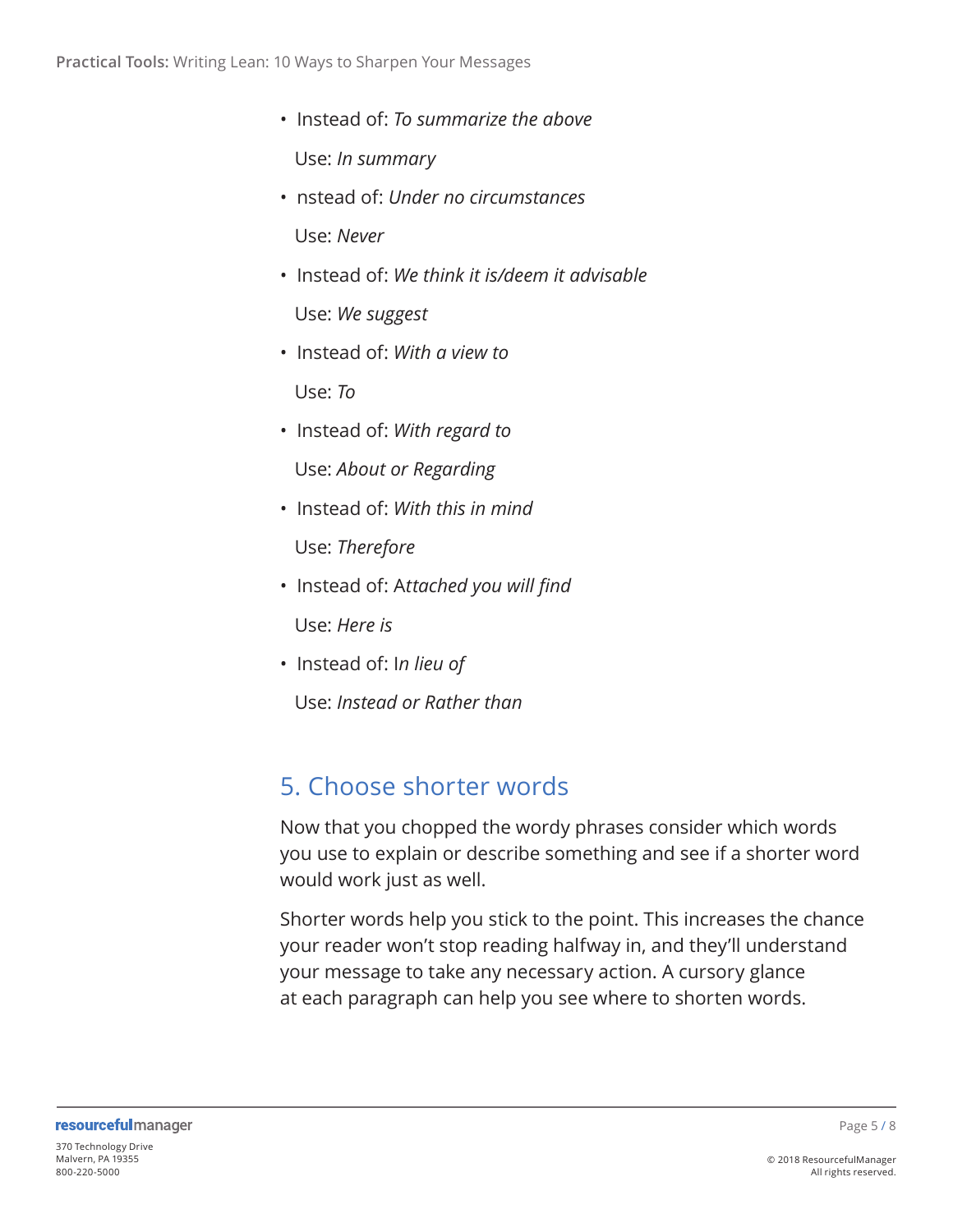Consider this example:

• Instead of: *Our board has looked at several viable alternatives that will facilitate our move to optimizing our health benefits packages.* (19 words)

Write: *Our board considered options to help improve our health benefits packages.* (11 words)

Weed these overly long words out of your writing to keep it brief:

- Accommodate (use serve)
- Advise (use tell)
- Affirmative (use yes)
- Alternatives (use ways)
- Approximately (use about or almost)
- Cognizant (use know)
- Concerning (use about)
- Endeavor (use try)
- Expedite (use rush or move)
- Facilitate (use help)
- Generate (use make or create)
- Indicate (use say)
- Numerous (use many)
- Observe (use see)
- Originated (use began or started)
- Personnel (use people)
- Precipitated (use caused)
- Pursuant to (use under)
- Remunerate (use pay)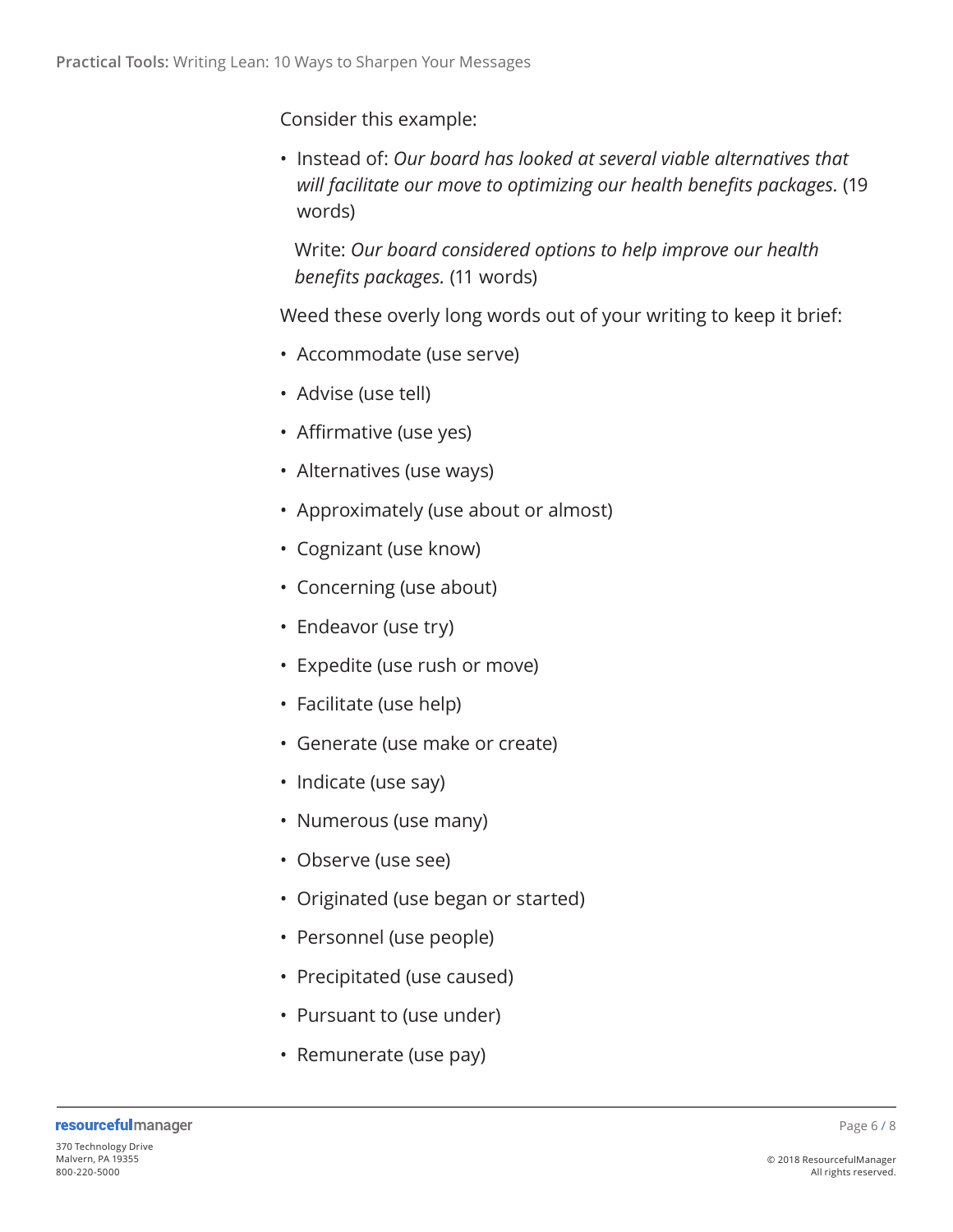- Require (use need)
- Retain (use keep)
- Solicit (use ask)
- Sufficient (use enough)
- Transpire (use happen)
- Utilize (use "use")

#### 6. Avoid modifiers

When you're looking for unnecessary words to cut from your writing, overused modifiers should be the first to go. They don't add to your message and tend to sound dramatic.

Here are the top offenders:

- Very
- Mostly
- Basically
- Quite
- Really
- Somewhat
- Obviously
- Extremely
- Slightly